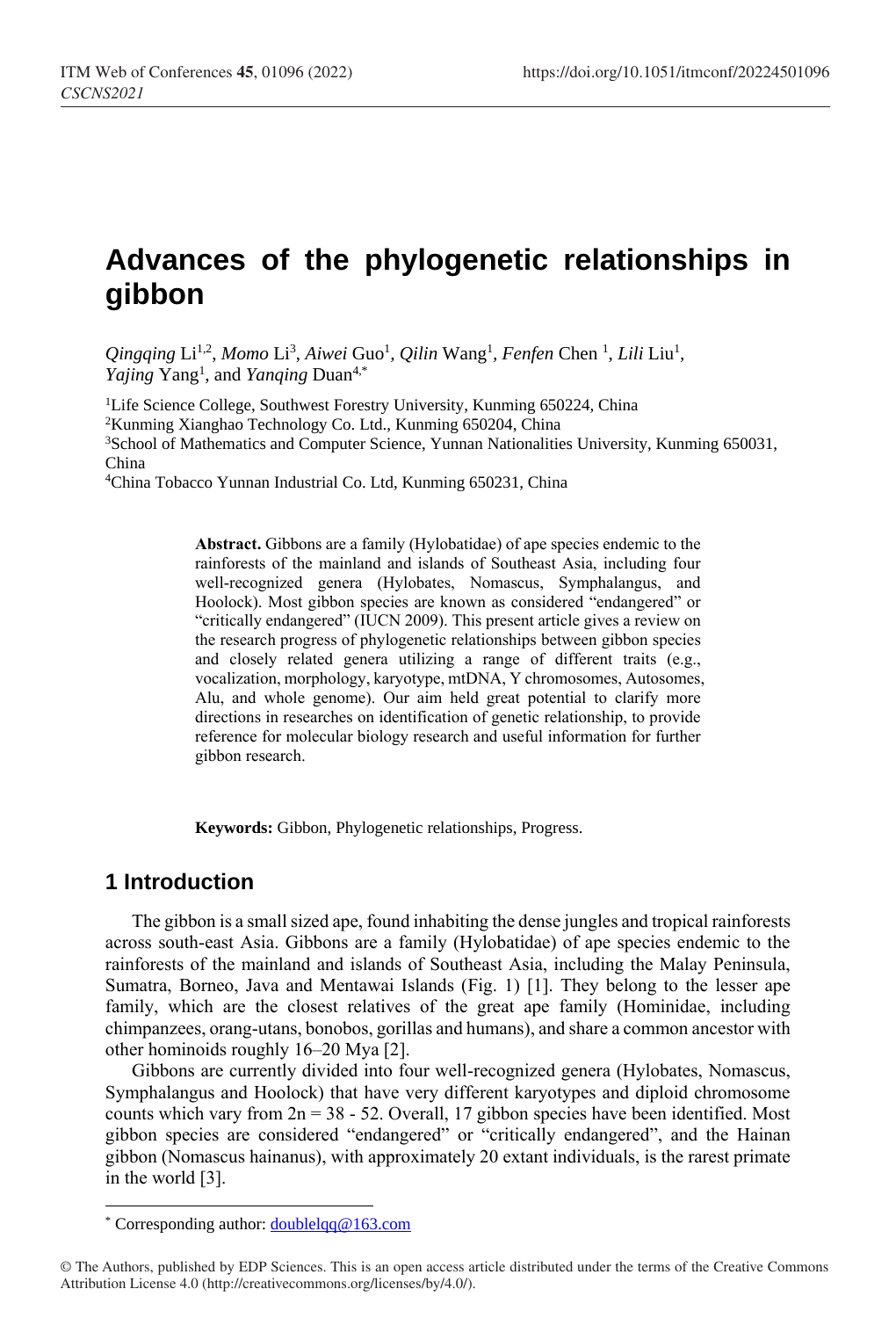

**Fig. 1**. Approximate geographic distribution of Hylobates (A) and Nomascus (B) species. Dotted and solid lines indicate country borders and major rivers, respectively [1].

#### **2 Research progress on the phylogenetic relationships in gibbon**

Despite their conservation importance and despite a lot of studies utilizing a range of different traits (e.g., vocalization, morphology, karyotype, mitochondrial DNA (mtDNA) variation, and nuclear sequence variation), the phylogenetic relationships between gibbon species and genera remain unresolved (see Fig. 2 and Table 1).



**Fig. 2**. Schematic of different phylogenetic trees for the four gibbon genera. The trees represented in letter A to L have been proposed as the results of previous studies and corresponded to the code in Table 1. NLE: *Nomascus*; SSY: *Symphalangus*; HLE: *Hoolock*; HMO: *Hylobates*.

Studies based on morphological and vocal traits have tended to support either Nomascus and Hylobates (Code A in Fig. 2) [4, 6] or Hoolock and Hylobates (Code E in Fig. 2) [5, 6] as sister taxa, while a study based on chromosomal rearrangements placed Nomascus and Symphalangus as sister taxa (Code B in Fig. 2) [7].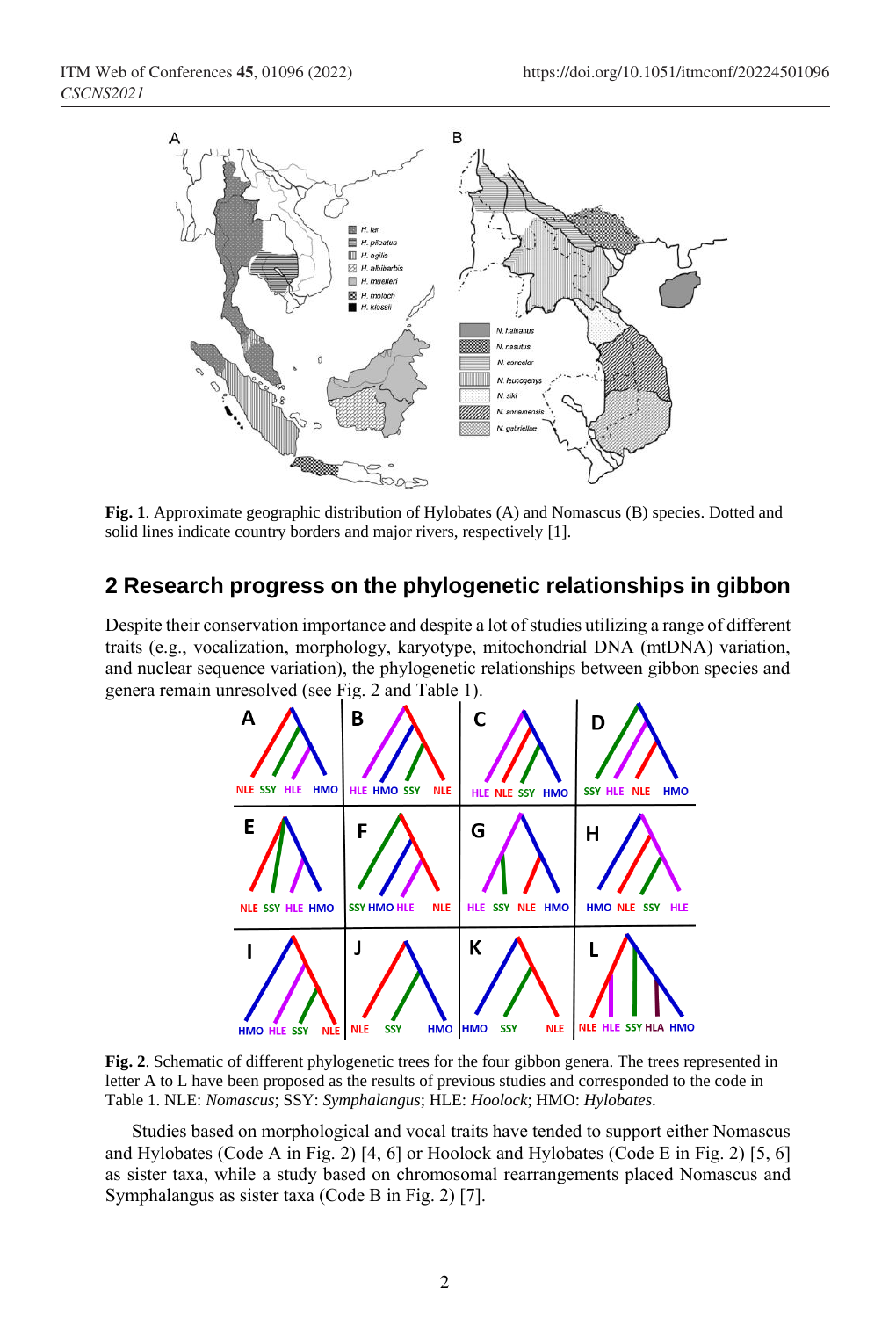| Traits                | Vocalization | Morphology | Karyot | mtDNA                          | Ychrom | Autos | Alu    | Whole    |
|-----------------------|--------------|------------|--------|--------------------------------|--------|-------|--------|----------|
| Code-                 |              |            | ype    |                                | osomes | omes  |        | genome   |
| A                     |              |            |        | $\overline{[8] - D}$ -loop;[9] |        |       |        |          |
|                       |              |            |        | $-Cytb$ ; $[10] -$             |        |       |        |          |
|                       |              |            |        | Cytb                           |        |       |        |          |
| $\mathbf B$           |              |            | $[7]$  | $[11]$ -                       |        | $[3]$ |        |          |
|                       |              |            |        | $COII$ ; $[12]$ -D-            |        |       |        |          |
|                       |              |            |        | loop                           |        |       |        |          |
| $\mathsf{C}$          |              |            |        | $[13]$ - ND3 and               |        |       |        |          |
|                       |              |            |        | ND4; [14]                      |        |       |        |          |
|                       |              |            |        | COII; ND4                      |        |       |        |          |
|                       |              |            |        | and ND5; [15]                  |        |       |        |          |
|                       |              |            |        | $-$ including 10               |        |       |        |          |
|                       |              |            |        | gene                           |        |       |        |          |
| D                     |              | $[4]$      |        |                                |        |       |        |          |
| $\mathbf E$           | $[5]$        | $[6]$      |        |                                |        |       |        |          |
| ${\bf F}$             |              |            |        |                                |        |       | $[21]$ |          |
| G                     |              |            |        |                                |        | [20]  |        |          |
| H                     |              |            |        |                                |        |       |        | [22, 23] |
| I                     |              |            |        | [16]                           |        | $[1]$ |        |          |
|                       |              |            |        | Mitochondrial                  |        |       |        |          |
|                       |              |            |        | genome                         |        |       |        |          |
|                       |              |            |        | sequences                      |        |       |        |          |
| $\mathbf{J}$          |              |            |        |                                | $[19]$ |       |        |          |
| $\overline{\text{K}}$ |              |            |        | $[2,17]$ -                     |        |       |        |          |
|                       |              |            |        | Mitochondrial                  |        |       |        |          |
|                       |              |            |        | genome                         |        |       |        |          |
|                       |              |            |        | sequences                      |        |       |        |          |
| L                     |              |            |        | $[18]$ -                       |        |       |        |          |
|                       |              |            |        | Mitochondrial                  |        |       |        |          |
|                       |              |            |        | genome                         |        |       |        |          |
|                       |              |            |        | sequences                      |        |       |        |          |

**Table 1**. The code represented different phylogenetic relationships utilizing a range of different traits.

**Note:** Each code was represented by a letter. The phylogenetic relationships represented in letter A to L corresponded to the code in Fig. 2. "**-**"denote the mtDNA sequence fragment used in the study.

The global taxonomy for gibbons remains very controversial based on mtDNA research. Based on mtDNA D-loop gene [8]; and Cytb gene [9, 10], their result supported Hylobates and Hoolock as sister groups (Code A in Fig. 2). However, results of Zehr (1999) [11] and Whittaker et al (2007) [12] based on mtDNA COII and D-loop gene respectively, were similar to the previous karyotype research (Code B in Fig. 2). Takacs et al. [13] (ND3 and ND4 genes); Israfil et al. [14] (COII; ND4 and ND5); and Springer et al. [15] (including 10 mtDNA genes) showed Symphalangus and Hoolock as sister groups (Code C in Fig. 2).

Some mitochondrial genome sequences studies have supported Symphalangus and Hylobates as sister groups (Code I in Fig. 2) [16] but Matsudaira and Ishida (2010) [2] and Finstermeier et al. (2013) [17] support for a Symphalangus and Hylobates pairing (Code K in Fig. 2). Fan et al. (2016) [18] supported that Nomascus and Hoolock while Symphalangus and Hylobates both as sister groups (Code L in Fig. 2).

Studies of nuclear sequence variation (with or without mtDNA variation) have also been inconsistent, with Symphalangus and Nomascus [3] (Code B in Fig. 2); Symphalangus and Hoolock [20] (Code G in Fig. 2); and Symphalangus and Hylobates [1] (Code I in Fig. 2) identified as possible sister taxa.

An Alu-based phylogeny of gibbons by Meyer et al. (2012) [21] demonstrate significant support for Symphalangus as the most basal lineage within the family. Their findings also place Nomascus as a derived lineage, sister to Hoolock, with the Nomascus–Hoolock clade sister to Hylobates.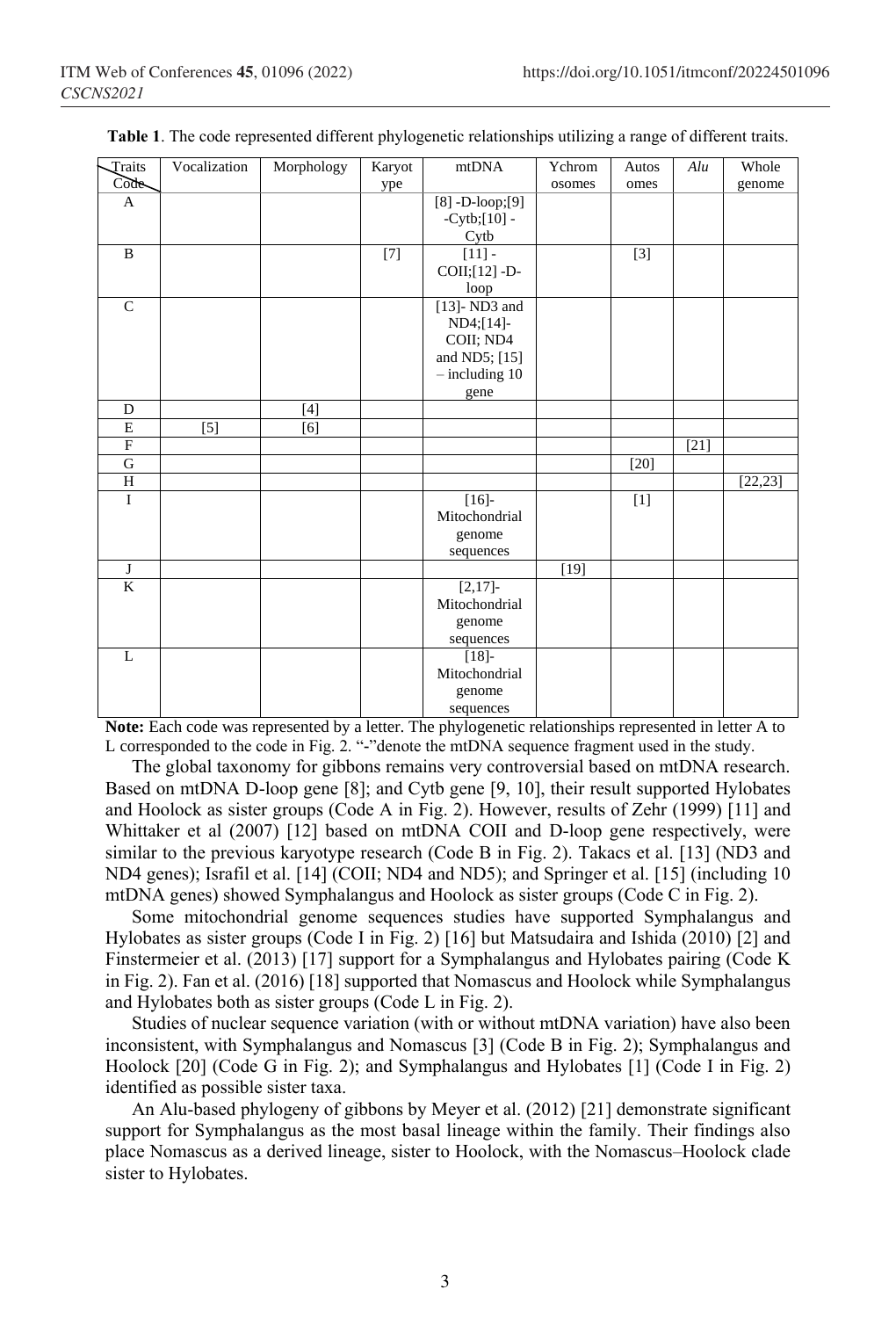To Examine phylogenetic relationships among gibbon genera, Carbone et al. (2014) [22] and Veeramah et al. (2015) [23] using whole genome sequence both supported Hoolock and Symphalangus are likely sister taxa (Code H in Fig. 2).

## **3 Summary**

In a word, from the above-mentioned studies attempting to elucidate the phylogenetic relationships among gibbons using vocalization, morphology, karyotypes, mitochondrial DNA (mtDNA), the Y chromosome, short autosomal sequences, and whole genome sequence have been inconclusive. To examine the relationships among gibbon genera in more depth, a much broader geographic sampling will be vital for inferring the phylogenetic relationships among extent gibbon species.

This work was supported by the Key Discipline Construction Project of Biology in Yunnan province (50097505), by the construction of bilingual teaching demonstration course in cell biology (yb201543), by the Project of technical leader of Yunnan Province (No. 2016HB009), and by the Doctoral Scientific Research Foundation of Southwest Forestry University (111441).

### **References**

- 1. Y. C. Chan, C. Roos, M. Inoue-Murayama, E. Inoue, C. C. Shih, K. J. Pei, and L. vigilant, Inferring the evolutionary histories of divergences in Hylobates and Nomascus gibbons through multilocus sequence data, BMC Evolutionary Biology, vol.13, pp. 82, 2013.
- 2. K. Matsudaira and Ishida T, Phylogenetic relationships and divergence dates of the whole mitochondrial genome sequences among three gibbon genera, Molecular Phylogenetics and Evolution, vol. 55, pp. 454-459, 2010.
- 3. S. K. Kim, L. Carbone, C. Becquet, A. R. Mootnick, D. J. Li, P. J. de Jong, and J. D. Wall, Patterns of genetic variation within and between Gibbon species, Molecular Biology and Evolution, vol. 28, pp. 2211-2218, 2011.
- 4. C. P. Groves, Systematics and phylogeny of gibbons, Karger, Basel, Switzerland, 1972.
- 5. T.Geissmann, Taxonomy and evolution of gibbons. In Anthropology and primatology into the third millennium: The Centenary Congress of the Zürich Anthropological Institute, New York, Wiley-Liss, 2002.
- 6. E. H. Haimoff, D. J. Chivers, S. P. Gittins, and T. Whitten, A phylogeny of gibbons (Hylobates spp.) based on morphological and behavioural characters, Folia Primatol (Basel), vol. 39, pp. 213-237, 1982.
- 7. S. Müller, M. Hollatz, and J. Wienberg, Chromosomal phylogeny and evolution of gibbons (Hylobatidae), Human Genetics, vol. 113, pp. 493-501, 2003.
- 8. C. Roos and T. Geissmann, Molecular phylogeny of the major hylobatid divisions, Molecular Phylogenetics and Evolution, vol. 19, pp. 486-494, 2001.
- 9. H. J. Chatterjee, Phylogeny and biogeography of gibbons: a dispersal vicariance analysis International Journal of Primatology, vol, 27, pp. 699-712, 2006.
- 10. V. N. Thinh, A. R. Mootnick, T. Geissmann, M. Li, T. Ziegler, M. Agil, P. Moisson, T. Nadler, L. Walter, and C. Roos, Mitochondrial evidence for multiple radiations in the evolutionary history of small apes, BMC Evolutionary Biology, vol. 10, pp. 74, 2010.
- 11. S. M. Zehr, A nuclear and mitochondrial phylogeny of the lesser apes (Primates, genus Hylobates), Biological Anthropology, PhD thesis. 1999.